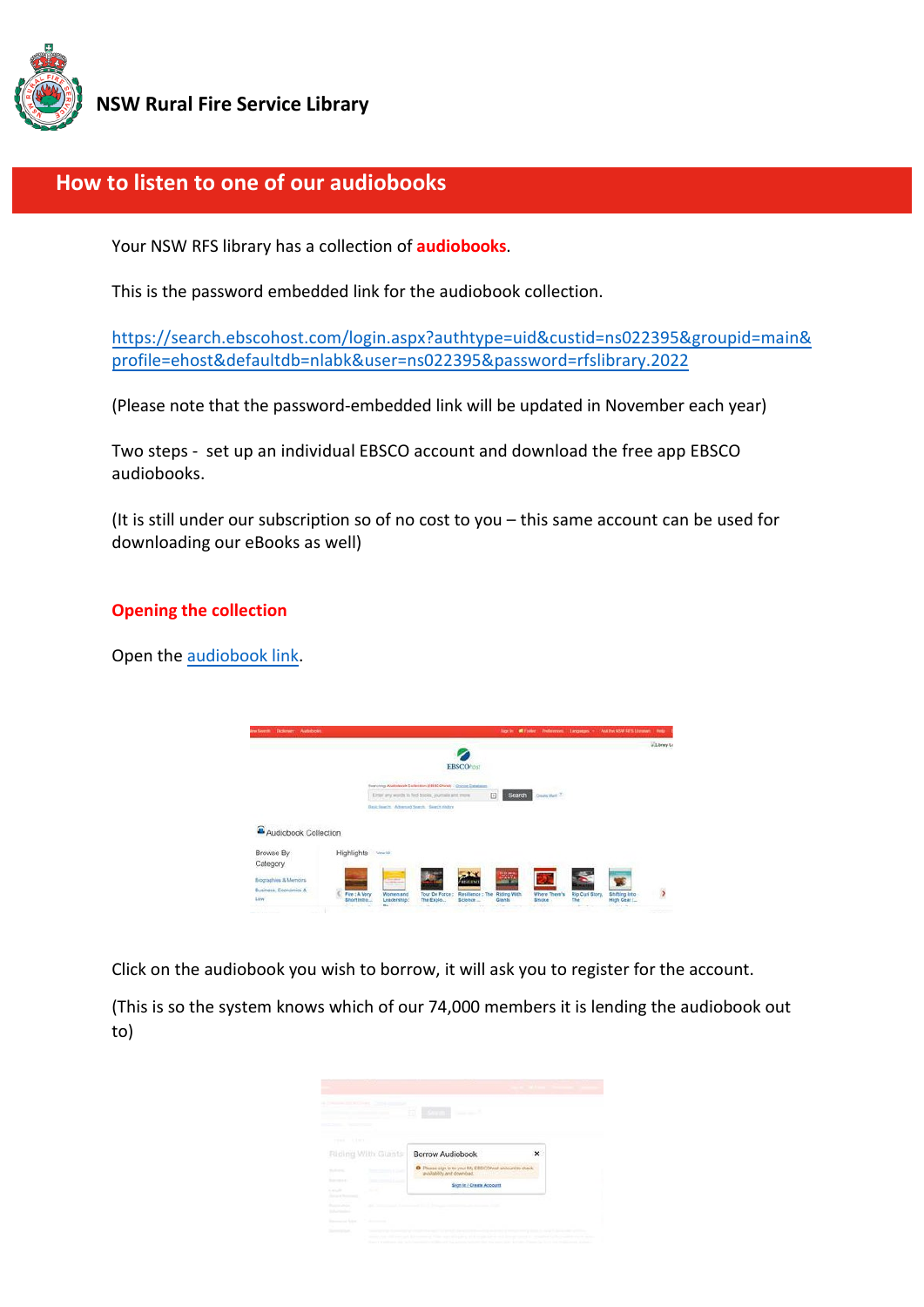## **Registering or logging in**

If you have already registered, then you just sign in (you can also do this on the top RHS of the audiobook collection webpage)

| <b>Welcome back</b><br>Don't have an account? Sign up. |      |
|--------------------------------------------------------|------|
| G continue with Google                                 |      |
| Or continue with username/email                        |      |
| Username or email address.                             |      |
| Password                                               | Show |
| Forgot your password?                                  |      |
| Sign in                                                |      |

If you haven't registered…fill in the details to register for an account – the trickiest part is compiling a password to meet the publisher's criteria!

| G Continue with Google<br>or continue with email<br>First name<br>Last name (optional)<br><b>Email address</b> | <b>Account henefits</b><br>$\square \leftrightarrow$<br>Sync with the mobile<br>300<br>Take your research on the<br>go. Search, read and listen<br>in the appl<br><b>OS LANSIN</b> |
|----------------------------------------------------------------------------------------------------------------|------------------------------------------------------------------------------------------------------------------------------------------------------------------------------------|
|                                                                                                                |                                                                                                                                                                                    |
|                                                                                                                |                                                                                                                                                                                    |
|                                                                                                                |                                                                                                                                                                                    |
|                                                                                                                |                                                                                                                                                                                    |
|                                                                                                                |                                                                                                                                                                                    |
|                                                                                                                | Download eBooks<br>Access thousands of eBook<br>tides to read and<br>download.                                                                                                     |
| Create password<br><b>Show</b>                                                                                 |                                                                                                                                                                                    |
| M. One number<br>M. Su character minimum.                                                                      | Create projects<br>Keep your research                                                                                                                                              |
| X One special character<br>30 Do not include unemany                                                           | organized within custom<br>projects.                                                                                                                                               |

#### **Borrowing**

Borrow your audiobook.